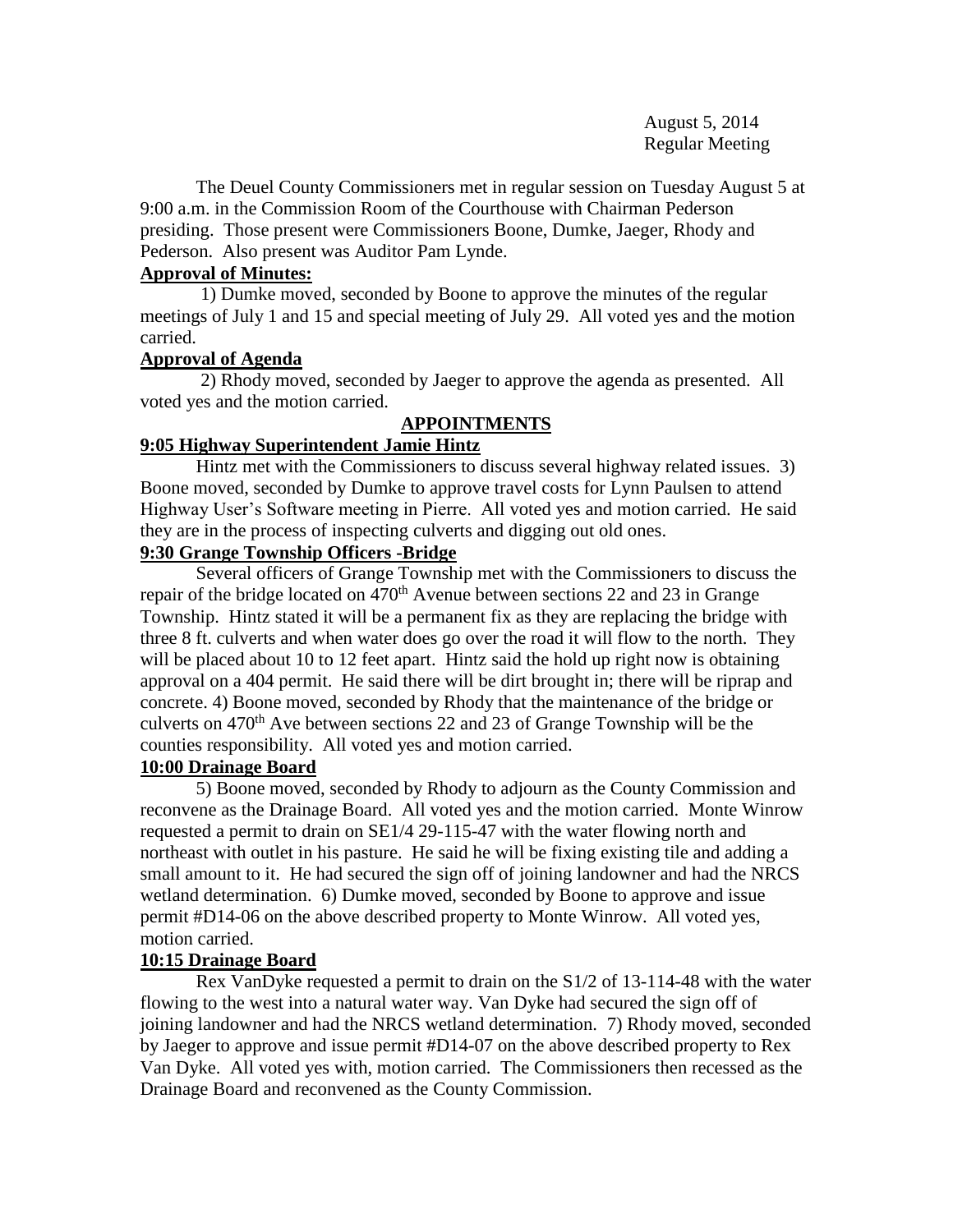### **10:30 Deputy Eng/Humane Society-Stray Animal**

 Deputy Eng, along with Donna Rapinchek of the Watertown Humane Society met with the Commissioners to discuss the stray animal problem within the county. Rapinchek said they have agreements with small towns and counties for a set fee to take care of stray animals that come in. If the animals have bitten and have to be quarantined and if need to have testing done they will do that too. She said the usual charge is a flat fee between \$600 to \$1000 per year for cities or counties. It was decided to discuss the proposal with cities in Deuel County also so any law enforcement or city personnel can bring in the animals to the Humane Society.

# **11:00 Joint Hearing with P&Z Board to Rezone**

 A combined public hearing of the Planning and Zoning Board and the County Commissioners was held upon the request of Terrance Smith to issue a change in zoning classification for the property described as the NW1/4 of the NW1/4 of the W1/2 of the NW1/4 14-115-49 West of the 5<sup>th</sup> P.M., in Deuel County, South Dakota to "AG" Agricultural District from "CI" Commercial. Those present for the Zoning Board meeting were State's Attorney John Knight, members Dennis Kanengieter, Ronald Boone, Mike Dahl, Jerry Dufree and Paul Brandt. Dr. Terrance Smith, Darren Houseman and Debbie Miranda were also in attendance. Kanengieter called the Zoning Board meeting to order. Smith said the site is 5 acres and he wants to put a shed at the location, put improvements on it and fence around it and may move a house onto it; wants to put his things inside and take care of it. State's Attorney Knight said the Crystal Springs Rodeo sign is nonconforming and grandfathered in and wasn't sure how that would affect the property. Darren Houseman and Debbie Miranda adjoining property owners were concerned about things accumulating on the property and said they don't want this to devalue their property. Houseman said it is becoming an eye sourer and is afraid it will get worse. Knight said the board may want to consider that he may put livestock on the site and is that an appropriate place as it is only 5 acres and residences are very close to it. The site is next to a county and state road. After some additional discussion on the matter, Zoning Board member Brandt moved, seconded by Durfee to rezone the above described property owned by Terrance Smith from "CI" Commercial to "AG" Agricultural District with the condition that the number of livestock shall be limited to a number less than what would be considered a Concentrated Animal Feeding Operation defined by the Deuel County Zoning Ordinance as a lot, yard, corral, building or other area where animals have been, are or will be stabled or confined for a total of 45 days or more during any 12-month period, and where crops, vegetation, forage growth, or post harvest residues are not sustained over any portion of the lot or facility. Chairman Kanengieter called for a roll call vote: Boone-yes; Brandt-yes; Dahl-yes; Durfee-yes; Kanengieter-yes; motion carried. The Planning & Zoning Board then recommended to the Commissioners that the above described property be rezoned to "AG" Agricultural District.

The Commissioners then held the first reading of Ordinance B2004-01-22A. Second reading will be held at the August 19 meeting.

### **11:45 Drainage Board**

The Commissioners reconvened as the Drainage Board. Merle Niemann requested a permit to drain on the N1/2S1/2NW1/4 of 1-113-50 with the water draining to the south with the location of the outlet in the  $S1/2NW1/4$  of section one (1). He also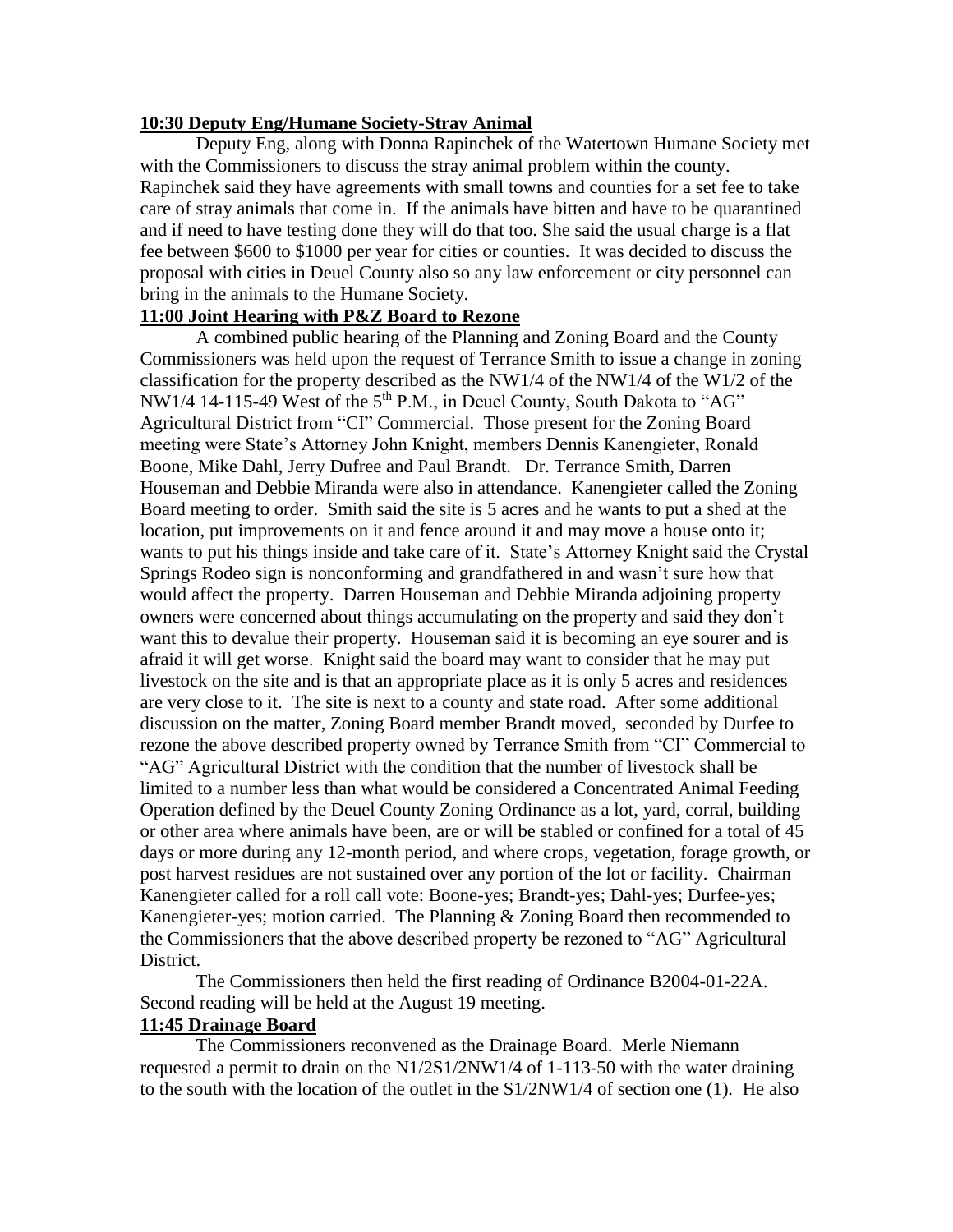may place tile on the N1/2 of NW1/4 of 1-113-50 with water going north into existing line and onto his own property. Niemann had secured the sign off of joining landowner and had the NRCS wetland determination. 8) Boone moved, seconded by Dumke to approve and issue permit #D14-08 on the above described property to Merle Niemann. All voted yes with, motion carried. 9) Boone moved, seconded by Dumke to adjourn as the Drainage Board and reconvene as the County Commission. All voted yes and the motion carried.

### **12:00 John Knight**

Knight discussed a tax issue with the Commissioners.

#### **NEW BUSINESS**

#### **Approve Cash Balance Sheet**

**END OF MONTH CASH BALANCE July-14**

10) Dumke moved, seconded by Rhody to approve the cash balance sheet for the month of July. All voted yes and the motion carried.

# **DEUEL COUNTY AUDITOR'S ACCOUNT WITH TREASURER**

| <b>END OF MONTH CASH BALANCE</b>                      |              | July-14        |
|-------------------------------------------------------|--------------|----------------|
| <b>CASH TOTAL</b>                                     | \$           | 1,279.00       |
| <b>CHECKS TOTAL</b>                                   | \$           | 15,685.81      |
| <b>CASH ITEM</b>                                      | \$           | 0.00           |
| <b>CASH CHANGE SHERIFF</b>                            | $\mathbb{S}$ | 50.00          |
| TOTAL CASH ASSETS ON HAND                             | \$           | 17,014.81      |
| <b>CHECKING ACCOUNT BALANCE</b>                       |              | \$220,682.73   |
| MM DNB NATIONAL BANK                                  | \$           | 4,051.36       |
| PREMIUM MM FIRST BANK & TRUST OF TORONTO              |              | \$3,782,340.30 |
| <b>CREDIT CARDS</b>                                   | \$           | 699.90         |
| CD'S<br>\$250,000<br><b>DNB</b><br>FIRST BANK & TRUST | \$           | 250,000.00     |
| <b>REVOLVING LOAN</b>                                 | \$           | 72,243.16      |
|                                                       |              |                |

#### **GRAND TOTAL CASH ASSETS \$ 4,346,332.36**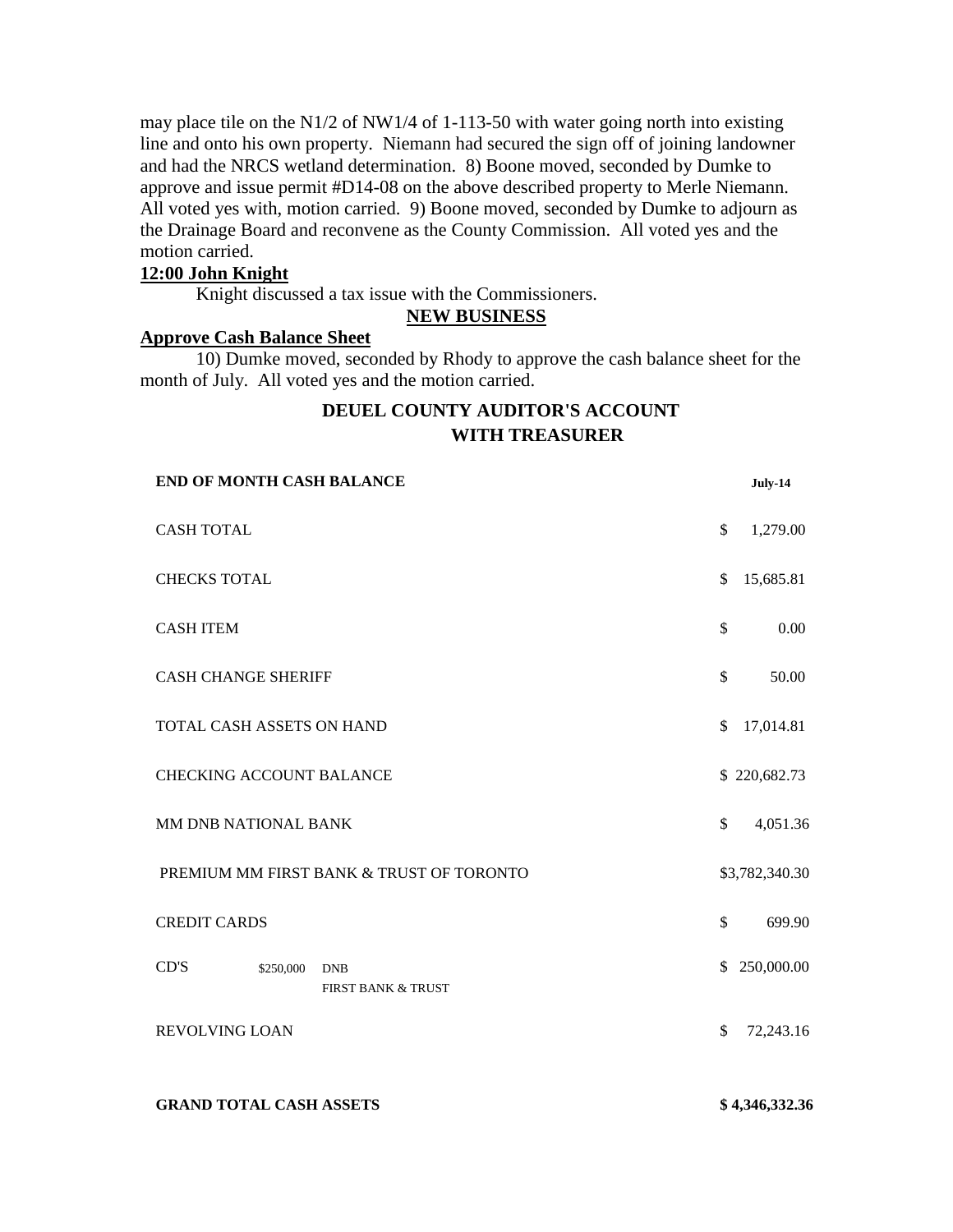| <b>GL CASH BALANCE BY FUNDS:</b> |                        |                |             |                |
|----------------------------------|------------------------|----------------|-------------|----------------|
| <b>GENERAL</b>                   |                        |                |             | \$1,328,479.18 |
| <b>SP REVENUE FUNDS</b>          |                        | \$2,759,836.27 |             |                |
| <b>TRUST &amp; AGENCY FUNDS</b>  |                        | 258,016.91     |             |                |
| townships                        | \$37,265.65 Cities     |                | \$12,541.92 |                |
| schools                          | \$20,561.31 rural fire |                | \$19,942.63 |                |

#### **TOTAL GENERAL LEDGER CASH**

#### **\$ 4,346,332.36**

### **Final Alignment Approval on Petition of Otterail Power Co**

 11) Boone moved, seconded by Rhody to make no response to EL 12-063 Motion to Approve Final Alignment in the matter of the petition of Ottertail Power Co to construct Big Stone Transmission line and substations in Grant and Deuel Counties. All voted yes and the motion carried.

### **Meeting Date Change, ROD Scanner, Personnel, SV Commission Meeting, Geo-Tek**

 12) Dumke moved, seconded by Jaeger to change date of second meeting in September to September 23 due to county convention being held the third week in September. All voted yes and the motion carried.

 13) Dumke moved, seconded by Rhody approve the rental of a Canon DR5010 scanner in the Register of Deeds office at a cost of \$60 per month from Document Imaging. This will replace the Canon DR2410 they currently rent. All voted yes and the motion carried.

 14) Jaeger moved, seconded by Dumke to approve the resignation of Deputy Jean Sonnenburg effective August 10 and advertise for the position. All voted yes and the motion carried.

 15) Boone moved, seconded by Pederson to approve travel expense for elected officials to attend the Sioux Valley Commission meeting in Madison August 18. All voted yes and the motion carried.

 16)Rhody moved, seconded by Jaeger to hire Geo-Tek to test for mold in the Extension Office. All voted yes and the motion carried.

### **APPROVAL OF WARRANTS**

 17) Rhody moved, seconded by Boone to approve all warrants as presented and those paid early to avoid service charge. All voted yes and the motion carried. A-Ox Welding 35.03 Repairs, SD Achieve 120.00 Client Support, American Stamp & Marking 132.24 Supplies, Graciela K Barrantes 338.48 Prof Serv/Travel, Donnie Begalka 35.00 Judge Fee, Bjerke Sanitation 228.00 Utilities, Boyer Trucks 523.64 Repairs, Paul Brandt 732.37 Zoning Meetings/Travel, Brookings Deuel Rural Water 128.65 Utilities, Butler Machinery 606.82 Repairs, Clear Lake Building Center 178.21 Supplies, City Of Clear Lake 197.24 Utilities, Clear Lake Courier 821.57 Publications/Supplies, Claritus 159.34 Supplies, SDACC 1279.89 Catastrophic Legal Exp, Codington County Auditor 2405.00 Prisoner Care, Colonial Research 512.00 Supplies, Cowboy Country Stores 94.70 Gas, Michael J Dahl 756.98 Meetings/Travel, Dakota Portable Toilets 225.00 Rental, Dakotabilities 360.00 Prof Serv, Danko Emergency Equipment 7324.37 Siren Install - Grant, Deuel County Cenex 15439.32 Supplies, Deuel County Motor Supply 420.01 Supplies, Deuel County Pharmacy 82.31 Supplies, DCN Insurance 4827.56 Ambulance Ins., Manuel J De Castro Jr 4554.60 CAA Fees, Department Of Public Safety 2340.00